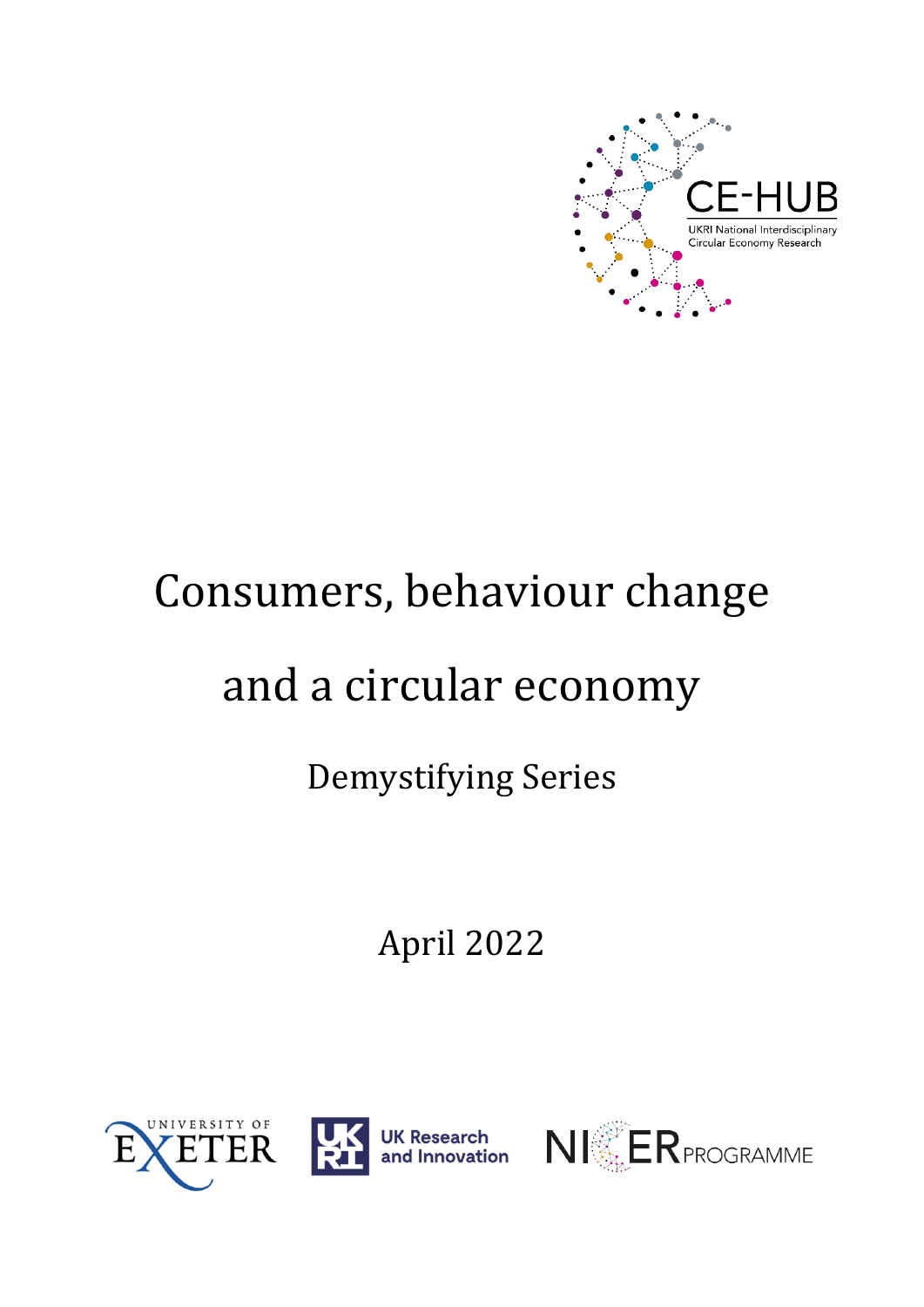

## Consumers, behaviour change and a circular economy

This paper is part of a series aimed at demystifying and providing context to a circular economy. The series is aimed at an audience of businesspeople, policymakers and others who may already have an understanding of the circular economy, are interested in implementing it in their field of influence and wish to know more. This Demystifying series addresses the 'what' of circular economy, and the upcoming What Works series will address the 'how'. We recommend reading the introductory 'Demystifying a circular economy' paper in advance of this one.

#### *Authors: Lucy Chamberlin & Georgie Hopkins*

*Reviewed by members of the Knowledge Hub Steering Group: Steve Evans, Simon Brown, Dan Dicker, Ali Moore, Isabelle Erixon, David Greenfield, Katie Lamb, Danielle Purkiss, Fiona Charnley.*

### What is consumption and why does it matter?

There are many different interpretations of consumption in academic literature and research. Some see it as the literal use or using up of material goods that are necessary for food, shelter or warmth, whilst others see it as a creative or symbolic activity that communicates identity, values and value to others in society. Paradoxically it can be viewed as the ultimate purpose of production and the duty of a responsible citizen, as well as a source of social inequality, waste and destruction<sup>1</sup>. Throughout the past 100 years there have been many critiques of consumption, both on grounds of human morality or social wellbeing and more latterly drawing attention to its impact on ecological systems. Increasingly, material consumption and affluence have been recognized as major drivers of environmental destruction<sup>2</sup>, and the need to recreate economic systems that are aligned with the natural life support systems that people rely on has become correspondingly urgent.

## Why are consumers important in a circular economy?

People have a vital role to play in any economy, particularly in their role as consumers or users of different products and services. It is consumers, after all, who to a large extent determine what and how something is purchased, how long it is used or kept, and when and how it is disposed of. Consumers can decide whether to buy something or to rent it, whether to throw it away or repair it, or to pass it on for reuse. Consumers are the shoppers, users, eaters, wearers and wasters of society – though of course, as well as free agents they may also be seen as victims of the production and marketing industries<sup>3</sup>, influenced by corporate interests and bigger games of politics and power.

<sup>1</sup> Kjellberg, 2008; Bourdieu, 1984; Gabriel & Lang, 2006; Warde, 2014; Belk, 1988

<sup>2</sup> Ivanova et al., 2015; The Royal Society, 2012; Thøgersen, 2014; Wiedmann et al., 2020

<sup>3</sup> Gabriel & Lang, 2006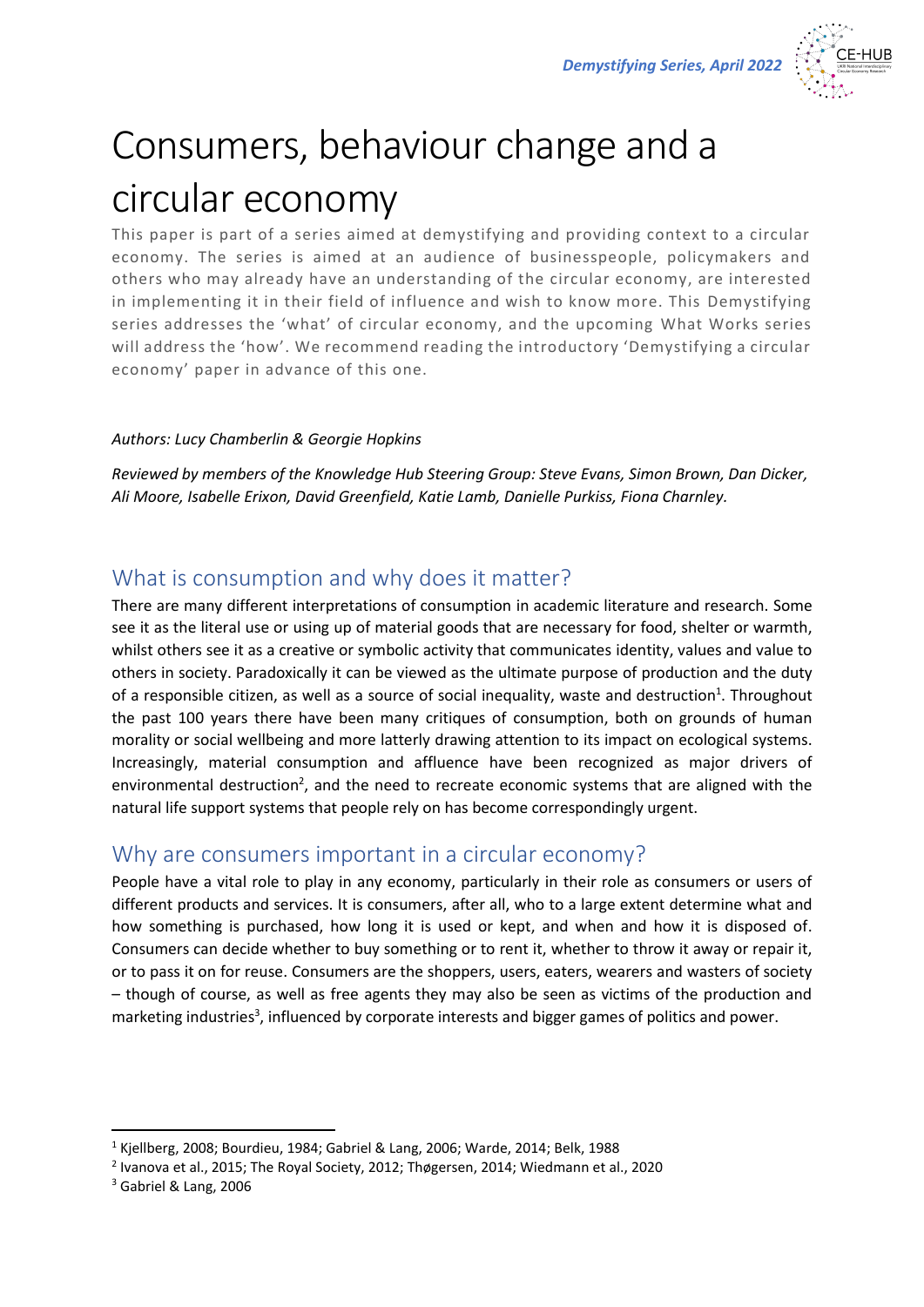



*Figure 1: The Ellen MacArthur Foundation's 'butterfly diagram' identifies the consumer and user as central to a circular economy*

In spite of the critical role of consumers and consumption, most circular economy research tends to focus on technology, business models and material flows, and several authors have pointed to a lack of understanding when it comes to the part played by ordinary people in bringing about a change in systems<sup>4</sup>. Consumers have been called 'the most central enabler of circular economy business models'<sup>5</sup> - yet consumers are not just passive automatons but also citizens, employees, family members and participants in society, and as such represent a complex and sometimes conflicting intersection of different wants, needs, activities and behaviours.

### Changing consumer behaviour

Just as there are many different views of consumption within academic literature, so there are many different approaches to changing the behaviour of consumers, deciding whether it is necessary or ethical to do so, and the best ways of attempting it. Of course, advertising and marketing strategies like those employed by businesses for many decades to persuade people to buy things are one way of trying to change behaviour; other ways include the 'push' or 'pull' strategies employed by governments and local authorities, such as imposing or reducing taxes or fines, providing information, or changing the context in which people make decisions.

In the UK, the Government set up the Behavioural Insights Team, also known as the 'Nudge' Unit, back in 2010, and recently it has played a significant role in helping to craft communications that can influence people's behaviour around the coronavirus pandemic<sup>6</sup>. In academia, the sub-field of Design for Behaviour Change has identified a spectrum that can be used to identify the type and

<sup>4</sup> Camacho-Otero et al., 2018; Piscicelli & Ludden, 2016; Chamberlin 2021

<sup>5</sup> Kirchherr et al., 2017, p. 228

<sup>6</sup> [https://www.instituteforgovernment.org.uk/explainers/nudge-unit;](https://www.instituteforgovernment.org.uk/explainers/nudge-unit)<https://www.bi.team/>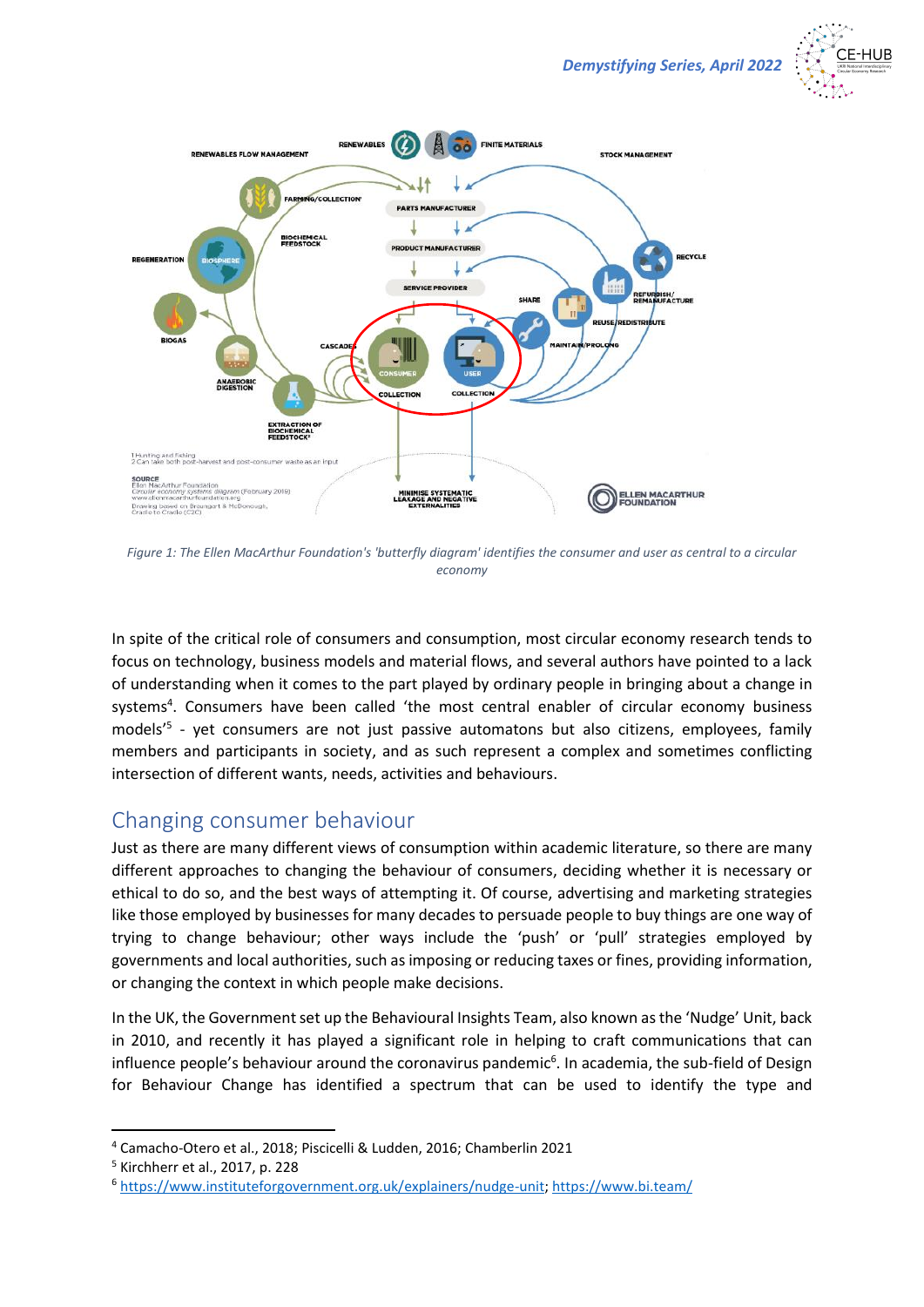

persuasiveness of the behaviour change activity or messaging<sup>7</sup>. For example, a washing machine manual might inform a consumer about the eco setting they can use (informing), there might be incentives that encourage them to use it (encouraging), or the machine may be designed such that they are forced to use it (determining).



*Figure 2: Design for Behaviour Change can take more passive or active guises*

The factors, contexts and norms influencing behaviour change make it a very complex area to research. When it comes to circular economy, one study identified 34 different factors that can influence whether consumers are likely to accept the new 'solutions' or behaviours that might be required of them<sup>8</sup> (see figure 3 below). These include their own personal characteristics, the nature of the product or service on offer, whether they have enough of an understanding about it, social and experiential aspects like convenience and enjoyment, how risky it might be for them to adopt it, and any additional benefits it provides.



*Figure 3: there are many different factors that influence consumers' acceptance of a circular solution (adapted from Camacho Otero et al, 2018)*

## Why is behaviour change so difficult?

The concept of 'sustainable consumption' predates circular economy and has been a target of policymaking for some time<sup>9</sup>, but in spite of this, habits and behaviours associated with sustainability or circularity have not necessarily become mainstream, and environmental impacts associated with consumption have risen significantly. Lots of different strategies have been used by policymakers and businesses to appeal to people to adopt more pro-environmental behaviours – for instance by recycling more or buying ethically sourced goods, and most of these rely on a perspective that puts

<sup>7</sup> Lilley & Wilson, 2017; Chamberlin, 2021

<sup>8</sup> Camacho Otero et al., 2018

<sup>9</sup> UNEP, Middlemiss, 2018.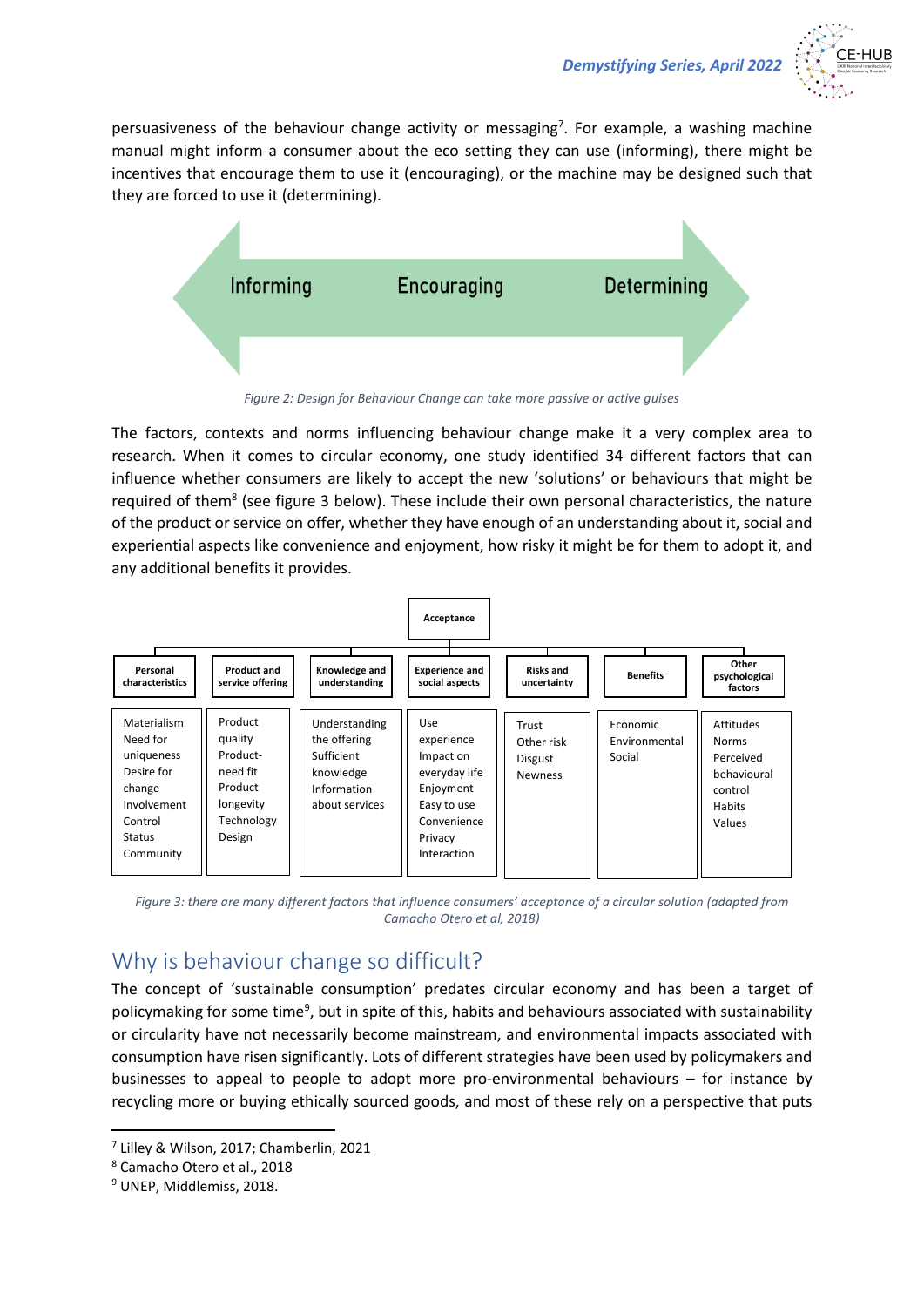

the individual consumer at the heart of the changes<sup>10</sup>, taking into account things like their values, attitudes and norms, and how likely they are to participate in a new behaviour. By engaging with the intrinsic values that people already hold, for instance, the values most closely associated with social and environmental sustainability can be strengthened or triggered $^{11}$ .

However, there can be problems with a perspective that prioritises the individual consumer and their decision-making processes. For example, research in behavioural economics has shown that people are not always rational, self-interested economic actors that maximise their own advantages, but are largely influenced by assumptions and emotions and by others in their 'tribe' or echo chamber<sup>12</sup>. It is often presumed that people just need more information or education in order to act in the desired way, but information alone does not necessarily lead to action and thus techniques like ecolabelling have had only limited success<sup>13</sup>. In fact, people often *intend* to act in a way that benefits the environment, but in practice other priorities get in the way – and this has come to be known as the 'values-action gap<sup>'14</sup>. Moreover, an individualistic perspective can place excessive blame on consumers and citizens – when wider infrastructures and systems might be what is really getting in the way<sup>15</sup>. People may be consuming to create an identity, to impress peers<sup>16</sup> – or simply during the process of feeding and warming themselves<sup>17</sup>. Environmental impacts are not always about conspicuous consumption, but often about what is normal and possible in a particular culture, community or infrastructure<sup>18</sup>. In the context of a circular economy, introducing new activities such as sharing, renting or repairing will be perceived differently by different consumers: for example, they may see them as more or less convenient or desirable, fitting with their identity (or not), or performed by other people in their social group (or not). The practice of sharing may have meanings of warmth and community for one group – and contamination or disgust for another!



## How can consumers and citizens be engaged with a circular

#### economy?

As well as context and culture, it is important to consider the ethical implications of trying to change other peoples' behaviour: what gives one person or organization the right to try to influence others for instance? Even if it seems to be for altruistic reasons, behaviour change can often take an unhelpful

<sup>10</sup> Jackson, 2005b; Klöckner, 2015a; Shove, 2010; Thøgersen, 2014

<sup>11</sup> Public Interest Research Centre, 2011; Schwartz, 1992

<sup>12</sup> Kahneman, 2012; Kahan, 2017

<sup>&</sup>lt;sup>13</sup> Dangelico & Vocalelli, 2017; Ford & Norgaard, 2018; Marshall, 2018; Middlemiss, 2018

<sup>14</sup> O'Rourke & Lollo, 2015

<sup>&</sup>lt;sup>15</sup> Kjellberg, 2008

<sup>16</sup> Baudrillard, 1998; Gabriel & Lang, 2006; Julier, 2014; Belk, 1988

<sup>17</sup> Warde, 2014; Shove & Warde, 2002

<sup>18</sup> Shove & Warde, 2002, p. 12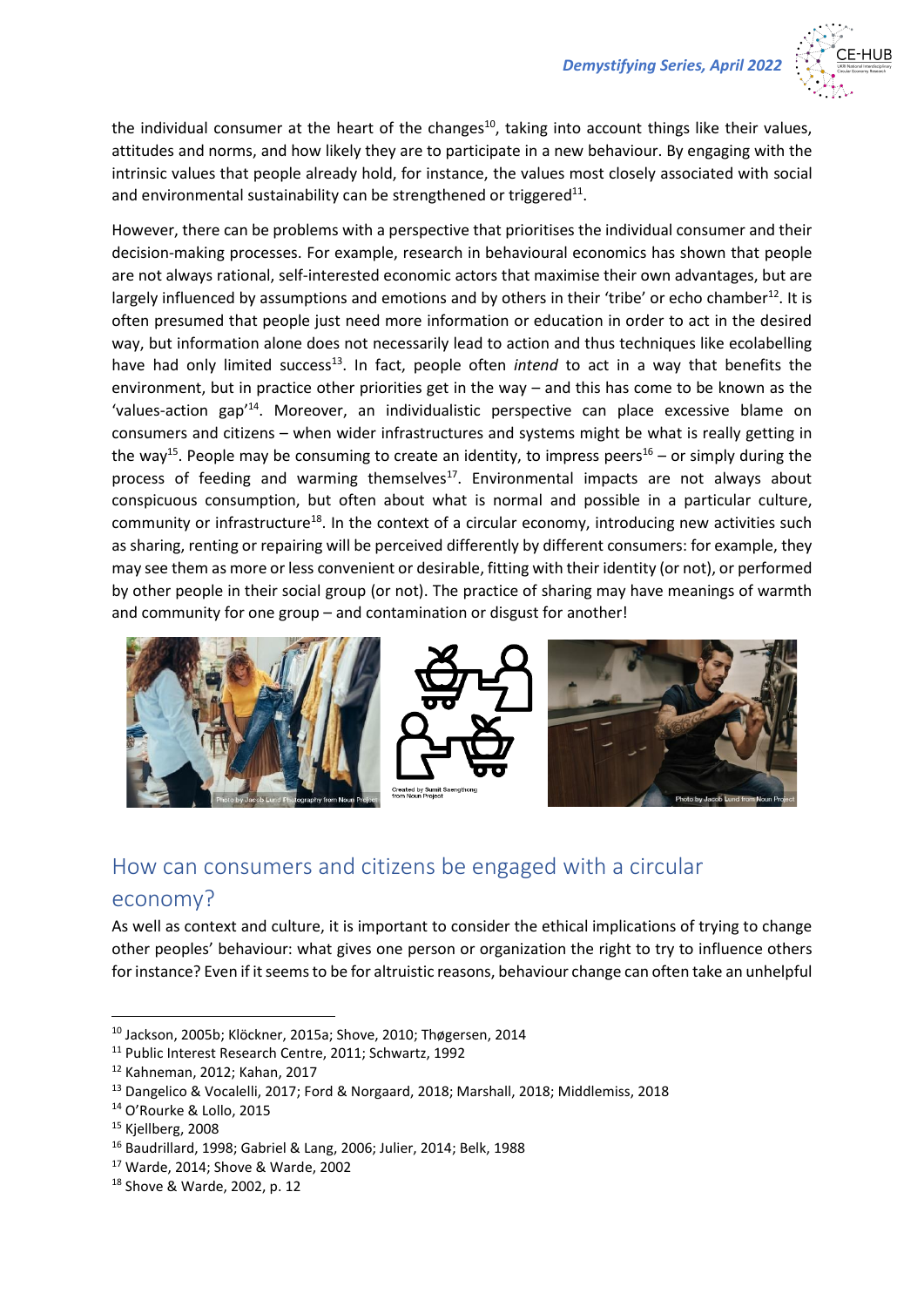

and paternalistic approach in which one party assumes superiority over another. Nevertheless, in order to mitigate climate change and shift to a more circular economy, it is necessary for people, as consumers and citizens, to make some significant and imminent changes to their behaviour. Here are ten important points to remember when seeking to change behaviours towards a circular economy:

#### *1. What makes the new behaviour better?*

Is the alternative really better than the status quo? Why? Sometimes it may appear more circular, e.g. in terms of waste reduction, but have unintended or negative consequences, e.g. in terms of health

#### *2. Be mindful of social norms*

Who else is doing this? How is it currently perceived by media and society? Is it an 'acceptable' or even desirable practice in certain social groups?

#### *3. Show, don't preach*

People respond better to actions than words; if change and effectiveness can be demonstrated, others may join in

#### *4. Start from where people are at*

It's crucial to empathise with why people are not already engaged, to appreciate their current situation and dilemmas, and to show understanding before imposing change

#### *5. Convenience is king*

If it's not easy then it's going to be difficult! People need ready alternatives that are going to fit in with their busy lives and multiple demands on their time

#### *6. Context is everything*

It's important to recognise that circular solutions that work in one scenario may not work in another, and what seems efficient may not always be effective!

## *7. Don't alienate people or make them feel bad*

People don't like to feel guilty – generally, they are trying their best in difficult situations and telling them they've got it wrong can just alienate them further

#### *8. Don't just inform, encourage and narrate!*

Facts and statistics may be accurate, but they are not always persuasive. Stories and incentives can be more effective when it comes to changing behaviours

#### *9. Language matters*

The tide of greenwash is growing<sup>19</sup> and damaging genuine claims from sustainable products and services. Transparency and accuracy are vital to grow trust and adoption of circular solutions, and by keeping language simple a much wider audience can be engaged.

#### *10. Keep it simple and make it fun!*

People don't like being bombarded with complex information. Focus on one behaviour at a time, one audience at a time, and make it fun – or at least more attractive than the alternative!

#### Organisations working on behaviour change for circularity or sustainability

Just a few of the organisations that have done research on behaviour change and who work on engaging people with more sustainable or circular ways of consuming and living:

[WRAP:](https://wrap.org.uk/taking-action/citizen-behaviour-change) the Waste and Resources Action Programme, which works with government, businesses and society to provide evidence and increase action around waste reduction and sustainability.

<sup>19</sup> <https://www.gov.uk/government/news/global-sweep-finds-40-of-firms-green-claims-could-be-misleading>